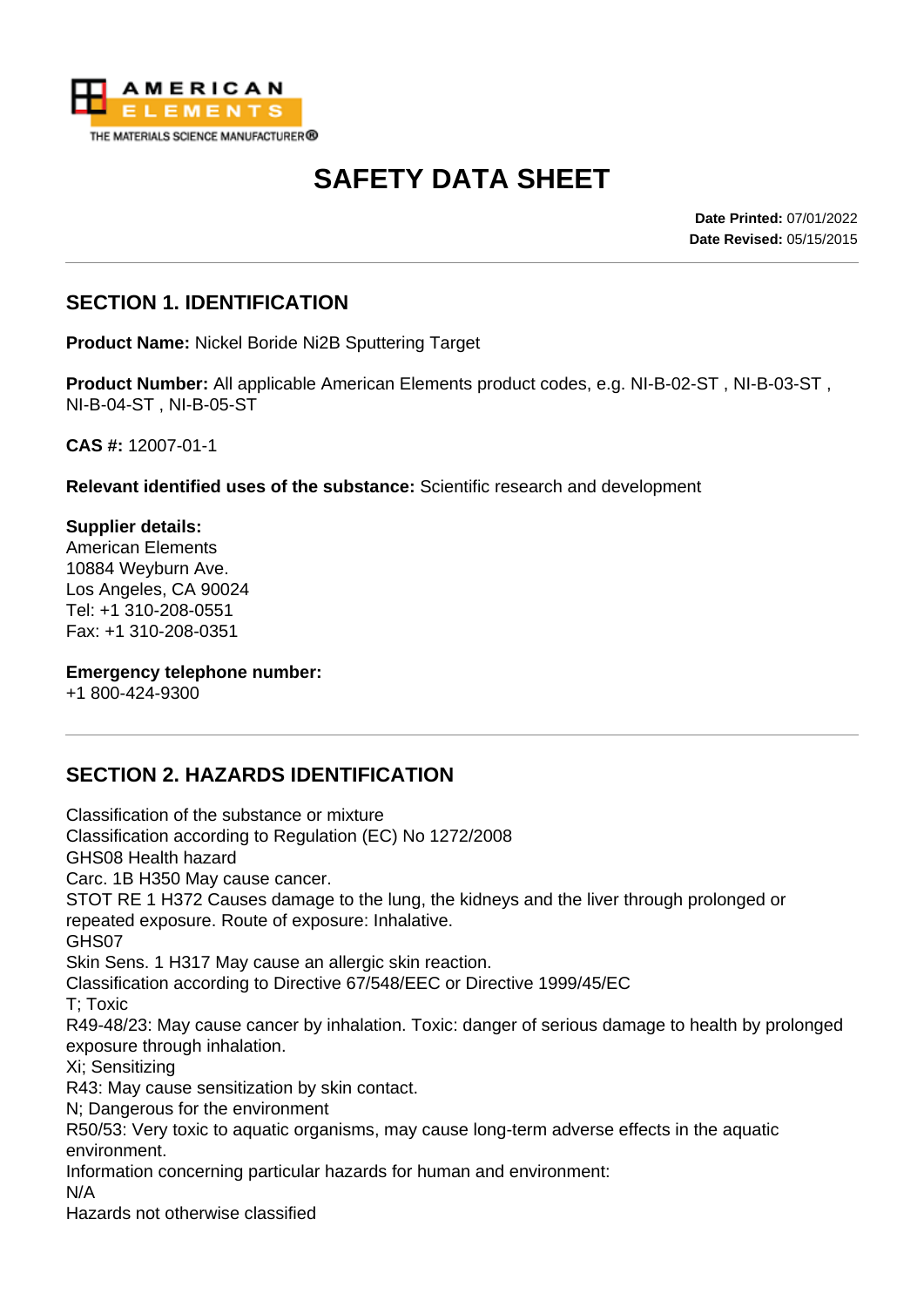No data available Label elements Labelling according to Regulation (EC) No 1272/2008 The substance is classified and labeled according to the CLP regulation. Hazard pictograms



GHS07 GHS08 Signal word **Danger** Hazard statements H317 May cause an allergic skin reaction. H350 May cause cancer. H372 Causes damage to the lung, the kidneys and the liver through prolonged or repeated exposure. Route of exposure: Inhalative. Precautionary statements P260 Do not breathe dust/fume/gas/mist/vapors/spray. P261 Avoid breathing dust/fume/gas/mist/vapors/spray. P280 Wear protective gloves/protective clothing/eye protection/face protection. P363 Wash contaminated clothing before reuse. P405 Store locked up. P501 Dispose of contents/container in accordance with local/regional/ national/international regulations. WHMIS classification D2A - Very toxic material causing other toxic effects Classification system HMIS ratings (scale 0-4) (Hazardous Materials Identification System) Health (acute effects)  $= 2$  $Flammability = 0$ Physical Hazard = 1 Other hazards Results of PBT and vPvB assessment PBT: N/A vPvB: N/A

### **SECTION 3. COMPOSITION/INFORMATION ON INGREDIENTS**

**Substances** CAS No. / Substance Name: 12007-01-1 Nickel boride Identification number(s): EC number: 234-494-6 Index number: 028-056-00-1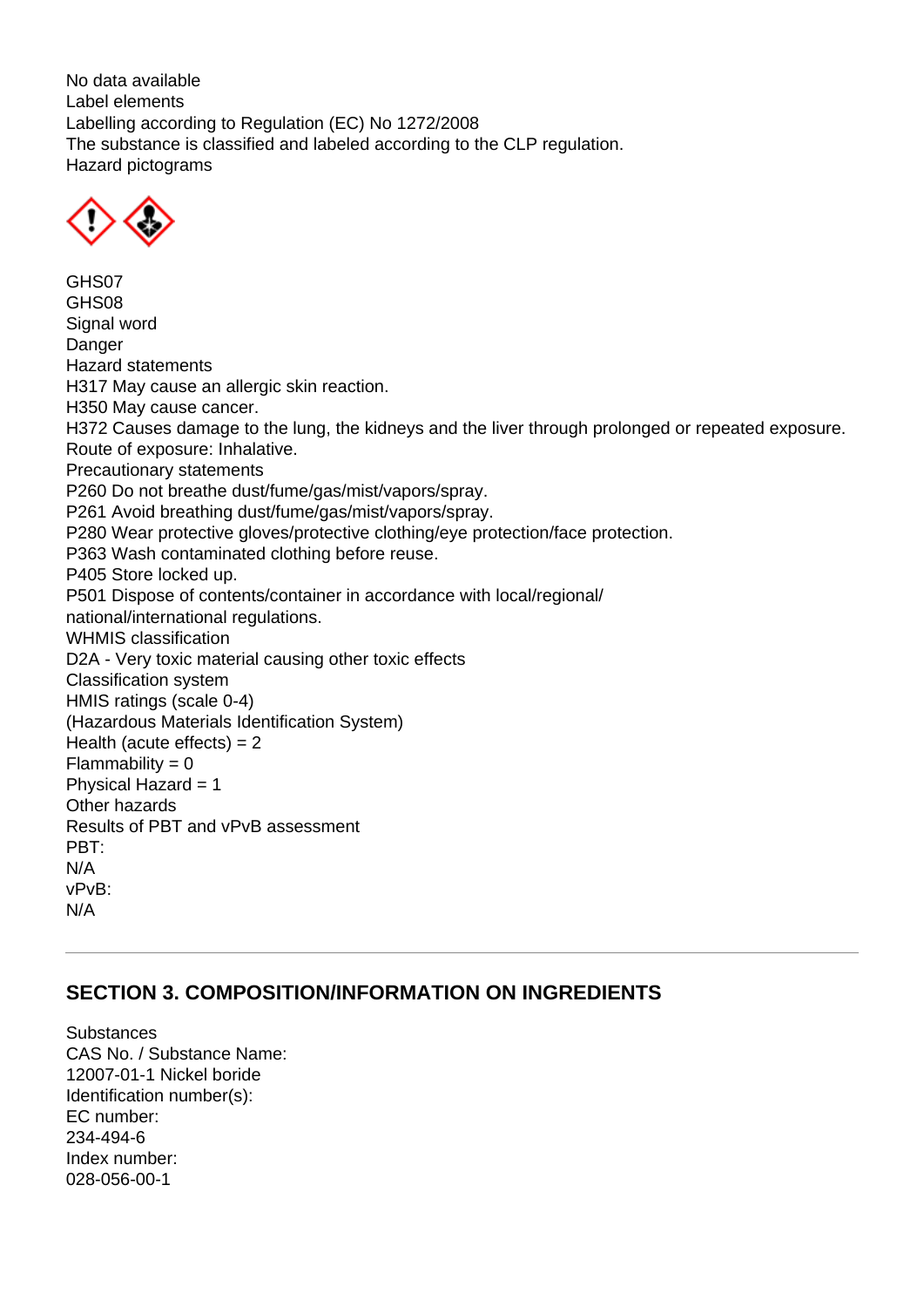### **SECTION 4. FIRST AID MEASURES**

Description of first aid measures If inhaled: Supply patient with fresh air. If not breathing, provide artificial respiration. Keep patient warm. Seek immediate medical advice. In case of skin contact: Immediately wash with soap and water; rinse thoroughly. Seek immediate medical advice. In case of eye contact: Rinse opened eye for several minutes under running water. Consult a physician. If swallowed: Seek medical treatment. Information for doctor Most important symptoms and effects, both acute and delayed No data available Indication of any immediate medical attention and special treatment needed No data available

### **SECTION 5. FIREFIGHTING MEASURES**

Extinguishing media Suitable extinguishing agents Product is not flammable. Use fire-fighting measures that suit the surrounding fire. Special hazards arising from the substance or mixture If this product is involved in a fire, the following can be released: Toxic metal oxide fume Boron oxide Advice for firefighters Protective equipment: Wear self-contained respirator. Wear fully protective impervious suit.

# **SECTION 6. ACCIDENTAL RELEASE MEASURES**

Personal precautions, protective equipment and emergency procedures Use personal protective equipment. Keep unprotected persons away. Ensure adequate ventilation Environmental precautions: Do not allow material to be released to the environment without official permits. Do not allow product to enter drains, sewage systems, or other water courses. Do not allow material to penetrate the ground or soil. Methods and materials for containment and cleanup: Dispose of contaminated material as waste according to section 13. Ensure adequate ventilation. Prevention of secondary hazards: No special measures required. Reference to other sections See Section 7 for information on safe handling See Section 8 for information on personal protection equipment.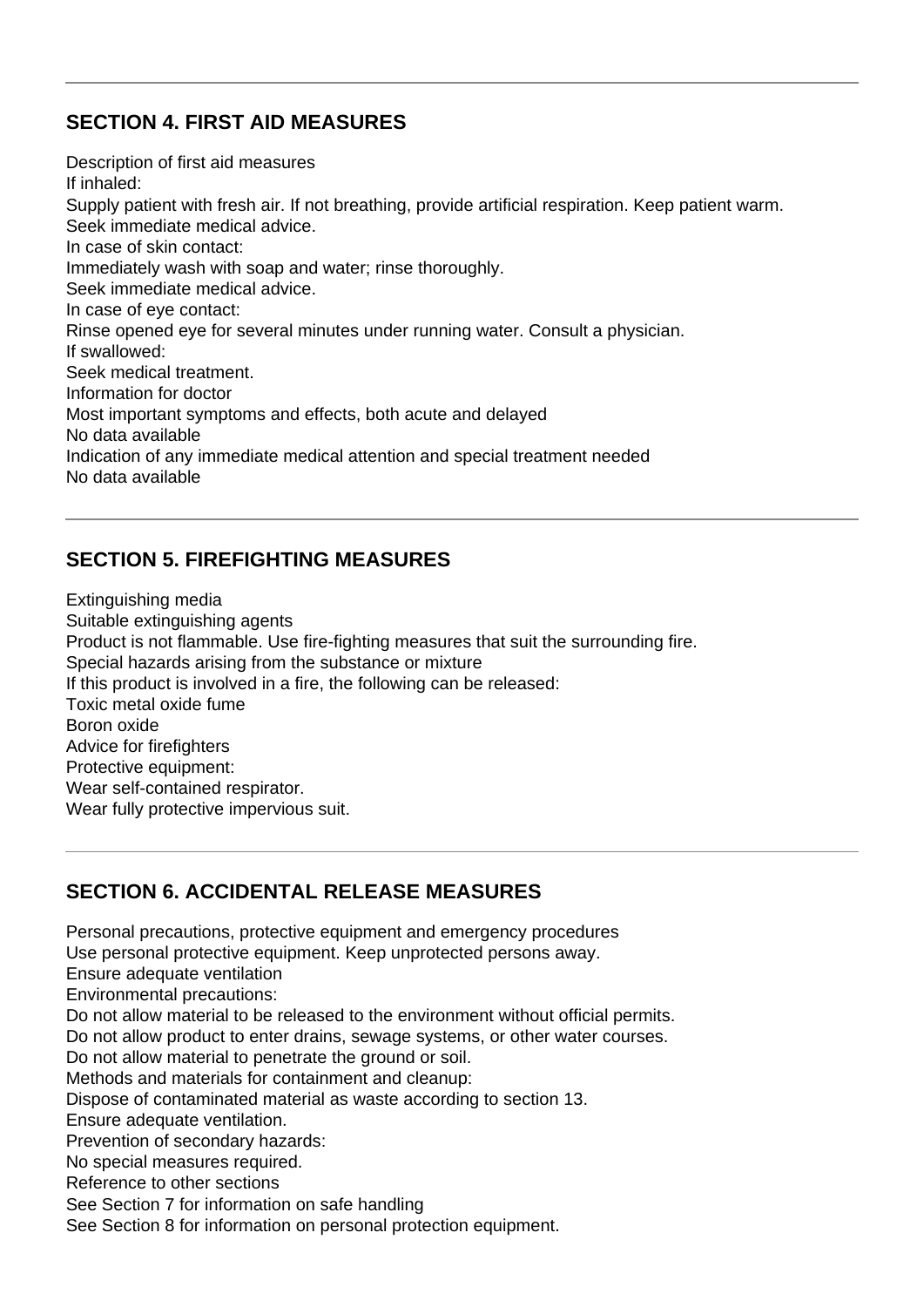### **SECTION 7. HANDLING AND STORAGE**

Handling

Precautions for safe handling Keep container tightly sealed. Store in cool, dry place in tightly closed containers. Ensure good ventilation at the workplace. Open and handle container with care. Information about protection against explosions and fires: The product is not flammable Conditions for safe storage, including any incompatibilities Requirements to be met by storerooms and receptacles: No special requirements. Information about storage in one common storage facility: Store away from oxidizing agents. Further information about storage conditions: Keep container tightly sealed. Store in cool, dry conditions in well-sealed containers. Specific end use(s) No data available

### **SECTION 8. EXPOSURE CONTROLS/PERSONAL PROTECTION**

Additional information about design of technical systems:

Properly operating chemical fume hood designed for hazardous chemicals and having an average face velocity of at least 100 feet per minute.

Control parameters

Components with limit values that require monitoring at the workplace: 12007-01-1 Nickel boride (100.0%)

PEL (USA) Long-term value: 1 mg/m<sup>3</sup> as Ni

REL (USA) Long-term value: 0.015 mg/m<sup>3</sup> as Ni; See Pocket Guide App. A

TLV (USA) Long-term value:  $0.2 \text{ mg/m}^3$ as Ni; inhalable fraction

EV (Canada) Long-term value:  $0.1 \text{ mg/m}^3$ Inhalable fraction, as Ni Additional information: No data Exposure controls Personal protective equipment Follow typical protective and hygienic practices for handling chemicals. Keep away from foodstuffs, beverages and feed. Remove all soiled and contaminated clothing immediately. Wash hands before breaks and at the end of work. Store protective clothing separately. Maintain an ergonomically appropriate working environment. Breathing equipment: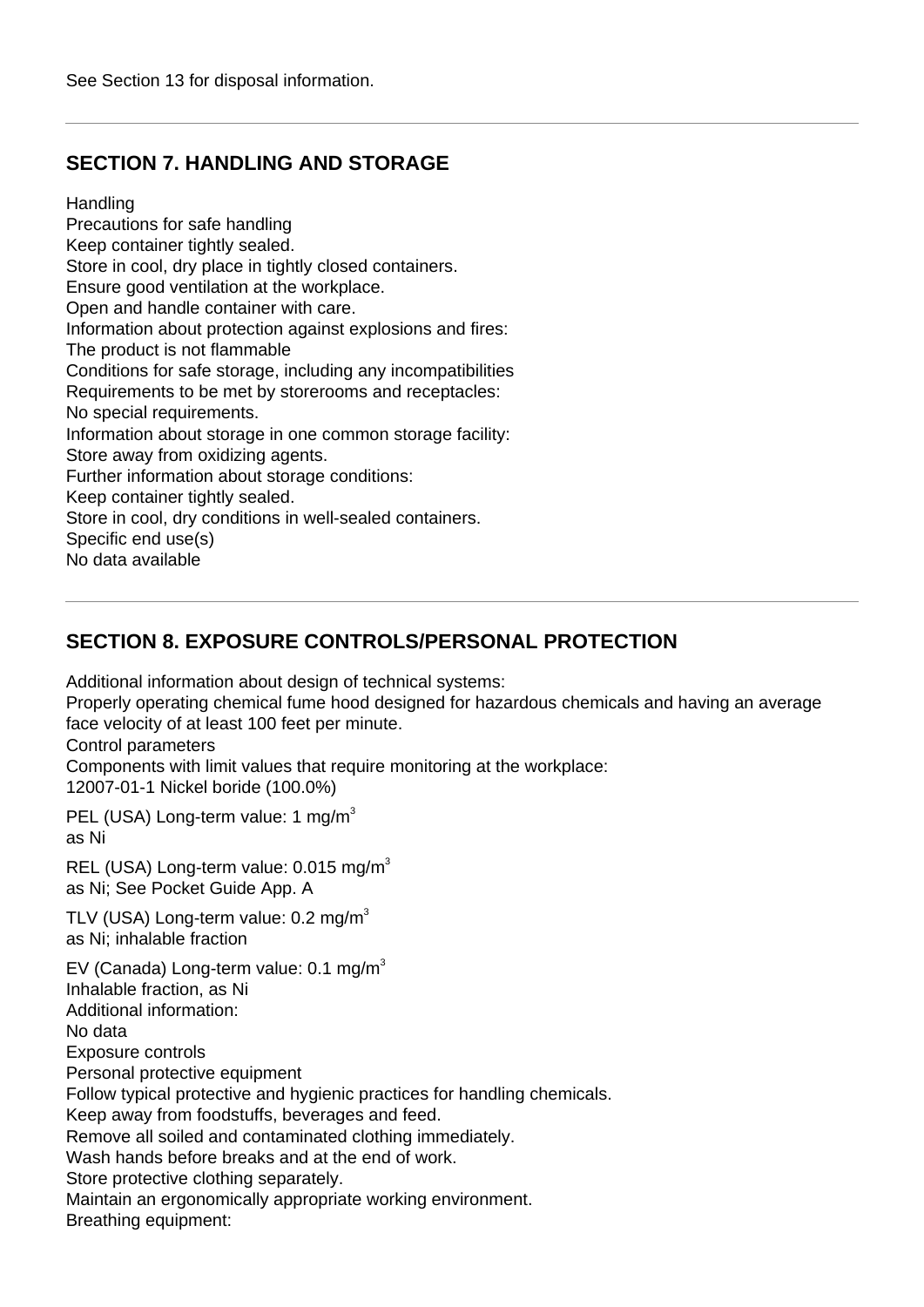Use suitable respirator when high concentrations are present. Protection of hands: Impervious gloves Inspect gloves prior to use. Suitability of gloves should be determined both by material and quality, the latter of which may vary by manufacturer. Penetration time of glove material (in minutes) No data available Eye protection: Safety glasses Body protection: Protective work clothing.

#### **SECTION 9. PHYSICAL AND CHEMICAL PROPERTIES**

Information on basic physical and chemical properties Appearance: Form: Granules Color: Grey Odor: Odorless Odor threshold: No data available. pH: N/A Melting point/Melting range: No data available Boiling point/Boiling range: No data available Sublimation temperature / start: No data available Flammability (solid, gas) No data available. Ignition temperature: No data available Decomposition temperature: No data available Autoignition: No data available. Danger of explosion: No data available. Explosion limits: Lower: No data available Upper: No data available Vapor pressure: N/A Density: No data available Relative density No data available. Vapor density N/A Evaporation rate N/A Solubility in Water  $(H<sub>2</sub>O)$ : Insoluble Partition coefficient (n-octanol/water): No data available. Viscosity: Dynamic: N/A Kinematic: N/A Other information No data available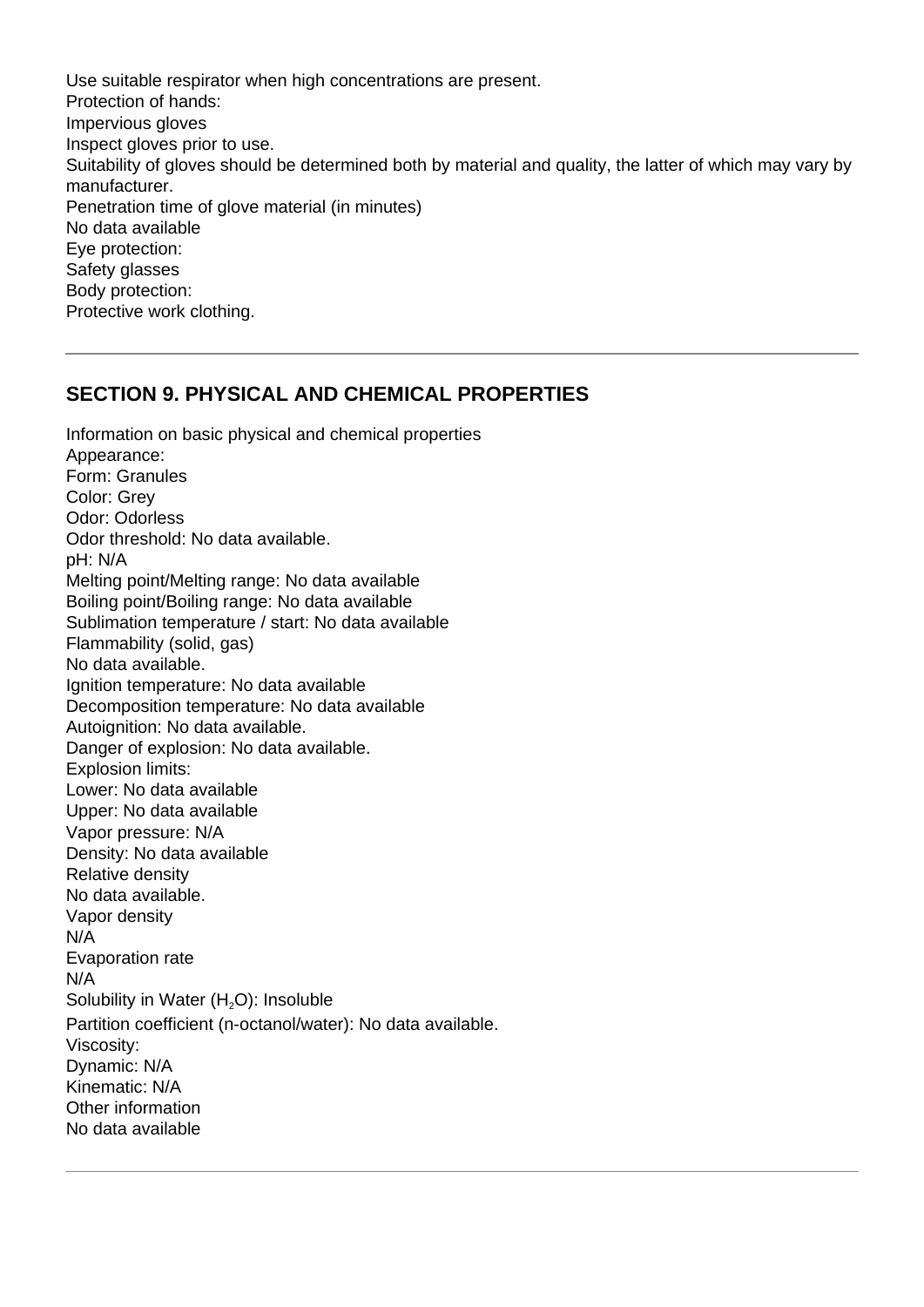### **SECTION 10. STABILITY AND REACTIVITY**

**Reactivity** No data available Chemical stability Stable under recommended storage conditions. Thermal decomposition / conditions to be avoided: Decomposition will not occur if used and stored according to specifications. Possibility of hazardous reactions Reacts with strong oxidizing agents Conditions to avoid No data available Incompatible materials: Oxidizing agents Hazardous decomposition products: Toxic metal oxide fume Boron oxide

### **SECTION 11. TOXICOLOGICAL INFORMATION**

Information on toxicological effects Acute toxicity: No effects known. LD/LC50 values that are relevant for classification: No data Skin irritation or corrosion: May cause irritation Eye irritation or corrosion: May cause irritation Sensitization: May cause an allergic skin reaction. Germ cell mutagenicity: No effects known. Carcinogenicity: May cause cancer. EPA-I: Data are inadequate for an assessment of human carcinogenic potential. Reproductive toxicity: No effects known. Specific target organ system toxicity - repeated exposure: Causes damage to the lung, the kidneys and the liver through prolonged or repeated exposure. Route of exposure: Inhalative. Specific target organ system toxicity - single exposure: No effects known. Aspiration hazard: No effects known. Subacute to chronic toxicity: No effects known. Additional toxicological information: To the best of our knowledge the acute and chronic toxicity of this substance is not fully known.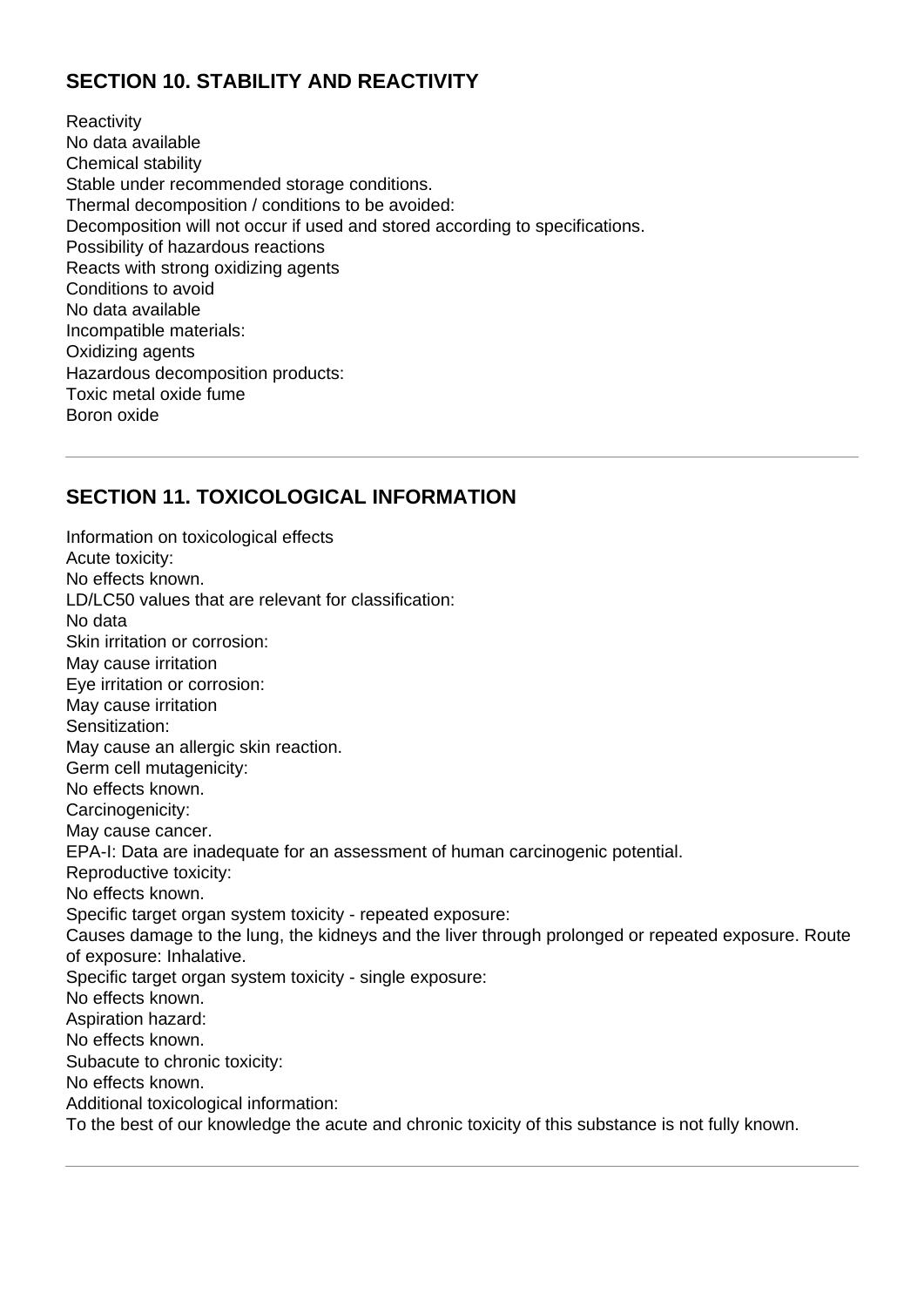### **SECTION 12. ECOLOGICAL INFORMATION**

**Toxicity** Aquatic toxicity: No data available Persistence and degradability No data available Bioaccumulative potential No data available Mobility in soil No data available Ecotoxical effects: Remark: Very toxic for aquatic organisms Additional ecological information: Do not allow product to reach groundwater, water courses, or sewage systems. Do not allow material to be released to the environment without official permits. Danger to drinking water if even small quantities leak into the ground. Also poisonous for fish and plankton in water bodies. May cause long lasting harmful effects to aquatic life. Avoid transfer into the environment. Very toxic for aquatic organisms Results of PBT and vPvB assessment PBT: N/A vPvB: N/A Other adverse effects No data available

### **SECTION 13. DISPOSAL CONSIDERATIONS**

Waste treatment methods Recommendation Consult official regulations to ensure proper disposal. Uncleaned packagings: Recommendation: Disposal must be made according to official regulations.

### **SECTION 14. TRANSPORT INFORMATION**

UN-Number DOT, IMDG, IATA UN3077 UN proper shipping name **DOT** Environmentally hazardous substances, solid, n.o.s. (Nickel boride) IMDG ENVIRONMENTALLY HAZARDOUS SUBSTANCE, SOLID, N.O.S. (Nickel boride), MARINE POLLUTANT IATA ENVIRONMENTALLY HAZARDOUS SUBSTANCE, SOLID, N.O.S. (Nickel boride)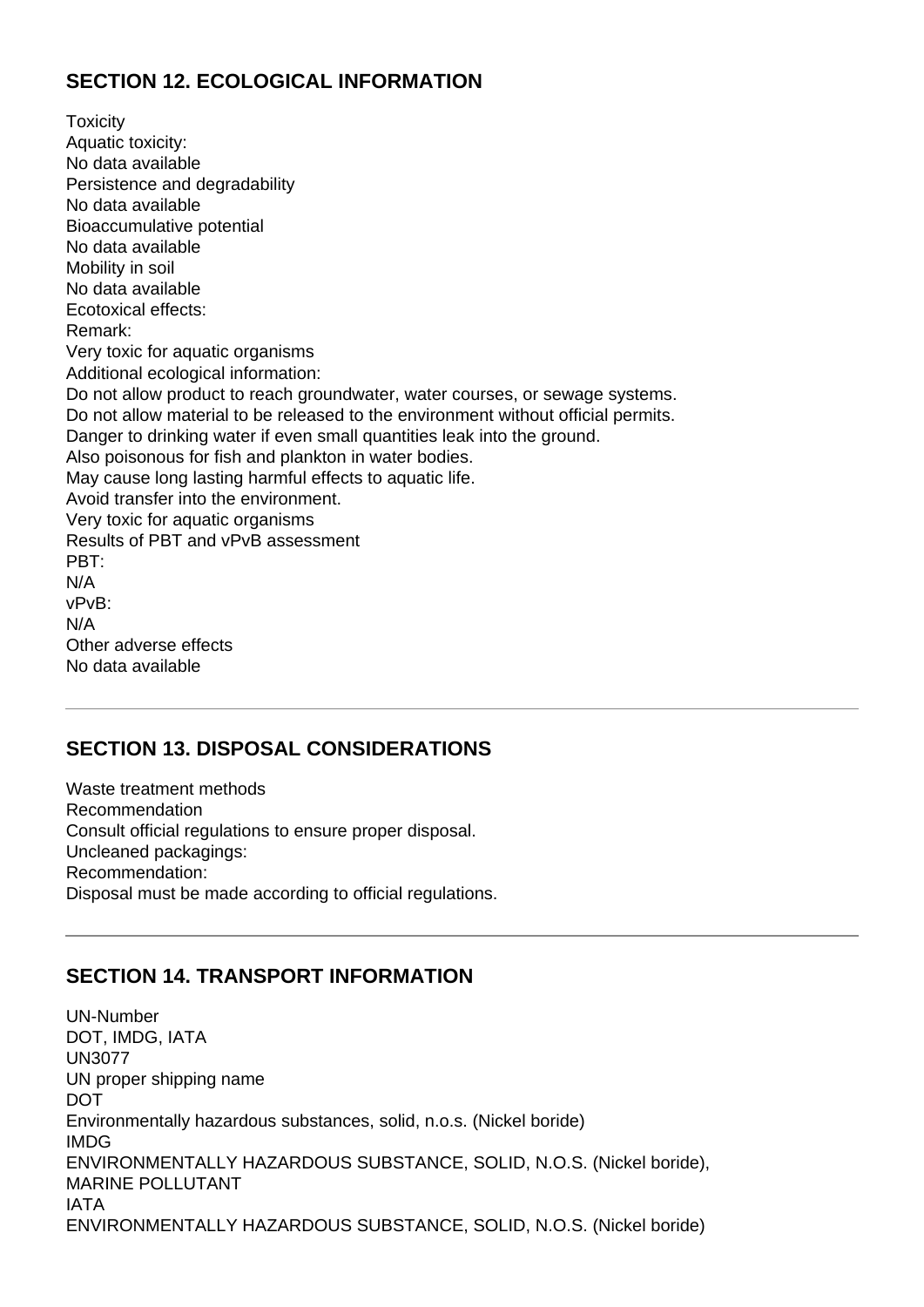Transport hazard class(es) DOT, IMDG, IATA Class 9 Miscellaneous dangerous substances and articles. Label 9 Class 9 (M7) Miscellaneous dangerous substances and articles Label 9 Packing group DOT, IMDG, IATA III Environmental hazards: Marine pollutant (IMDG): Yes (P) Symbol (fish and tree) Special marking (ADR): Symbol (fish and tree) Special marking (IATA): Symbol (fish and tree) Special precautions for user Warning: Miscellaneous dangerous substances and articles EMS Number: F-A,S-F Transport in bulk according to Annex II of MARPOL73/78 and the IBC Code N/A Transport/Additional information: DOT Marine Pollutant (DOT): No Remarks: Special marking with the symbol (fish and tree). UN "Model Regulation": UN3077, Environmentally hazardous substances, solid, n.o.s. (Nickel boride), 9, III

# **SECTION 15. REGULATORY INFORMATION**

Safety, health and environmental regulations/legislation specific for the substance or mixture National regulations All components of this product are listed in the U.S. Environmental Protection Agency Toxic Substances Control Act Chemical substance Inventory. All components of this product are listed on the Canadian Non-Domestic Substances List (NDSL). SARA Section 313 (specific toxic chemical listings) 12007-01-1 Nickel boride California Proposition 65 Prop 65 - Chemicals known to cause cancer 12007-01-1 Nickel boride Prop 65 - Developmental toxicity Substance is not listed. Prop 65 - Developmental toxicity, female Substance is not listed. Prop 65 - Developmental toxicity, male Substance is not listed. Information about limitation of use: For use only by technically qualified individuals. This product is subject to the reporting requirements of section 313 of the Emergency Planning and